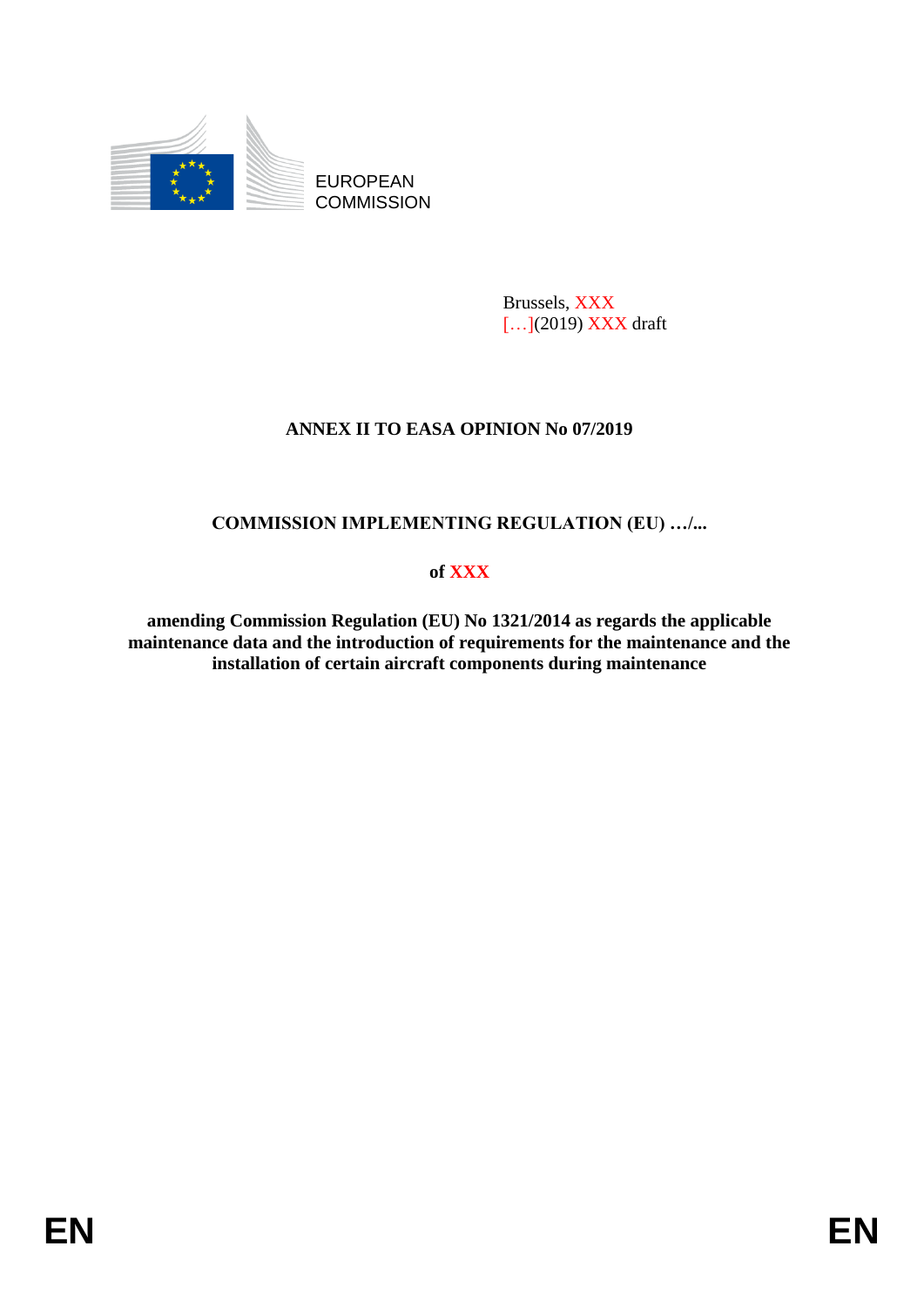## **COMMISSION IMPLEMENTING REGULATION (EU) …/...**

### **of XXX**

### **amending Commission Regulation (EU) No 1321/2014 as regards the applicable maintenance data and the introduction of requirements for the maintenance and the installation of certain aircraft components during maintenance**

#### THE EUROPEAN COMMISSION,

Having regard to the Treaty on the Functioning of the European Union,

Having regard to Regulation (EU) 2018/1139 of the European Parliament and of the Council of 4 July 2018 on common rules in the field of civil aviation and establishing a European Union Aviation Safety Agency, and amending Regulations (EC) No 2111/2005, (EC) No 1008/2008, (EU) No 996/2010, (EU) No 376/2014 and Directives 2014/30/EU and 2014/53/EU of the European Parliament and of the Council, and repealing Regulations (EC) No 552/2004 and (EC) No 216/2008 of the European Parliament and of the Council and Council Regulation (EEC) No 3922/91 ( 1 ), and in particular Articles 23 and 27 thereof,

Whereas:

- (1) Commission Regulation (EU) No  $1321/2014$  (<sup>2</sup>) lays down the requirements for the continuing airworthiness of aircraft, including the requirements for the installation of components on/in them.
- (2) An EASA Form 1 is also issued in accordance with Commission Regulation (EU) No 1321/2014 to a component that has undergone maintenance to attest that the identified maintenance work on the component has been conducted in accordance with the applicable requirements.
- (3) Commission Regulation (EU) No 1321/2014 should therefore be amended to allow the installation during maintenance of components that have been produced without being eligible for an EASA Form 1.
- (4) Commission Regulation (EU) No 1321/2014 should therefore be amended to establish some alleviations as regards the maintenance of these components.
- (5) Commission Regulation (EU) No 1321/2014 should therefore be amended to clarify the applicable maintenance data.
- (6) The measures provided for in this Regulation are based on Opinion No  $07/2019$  (<sup>3</sup>) of the European Union Aviation Safety Agency (EASA) in accordance with Articles 75(2)(b) and 76(1) of Regulation (EU) 2018/1139.
- (7) The measures provided for in this Regulation are in accordance with the opinion of the committee established by Article 127 of Regulation (EU) 2018/1139,

1

 $(^1$ ) OJ L 212, 22.8.2018, p. 1.

 $($ <sup>2</sup> ) Commission Regulation (EU) No 1321/2014 of 26 November 2014 on the continuing airworthiness of aircraft and aeronautical products, parts and appliances, and on the approval of organisations and personnel involved in these tasks (OJ L 362, 17.12.2014, p. 1).

<sup>(</sup> 3 ) https://www.easa.europa.eu/document-library/opinions